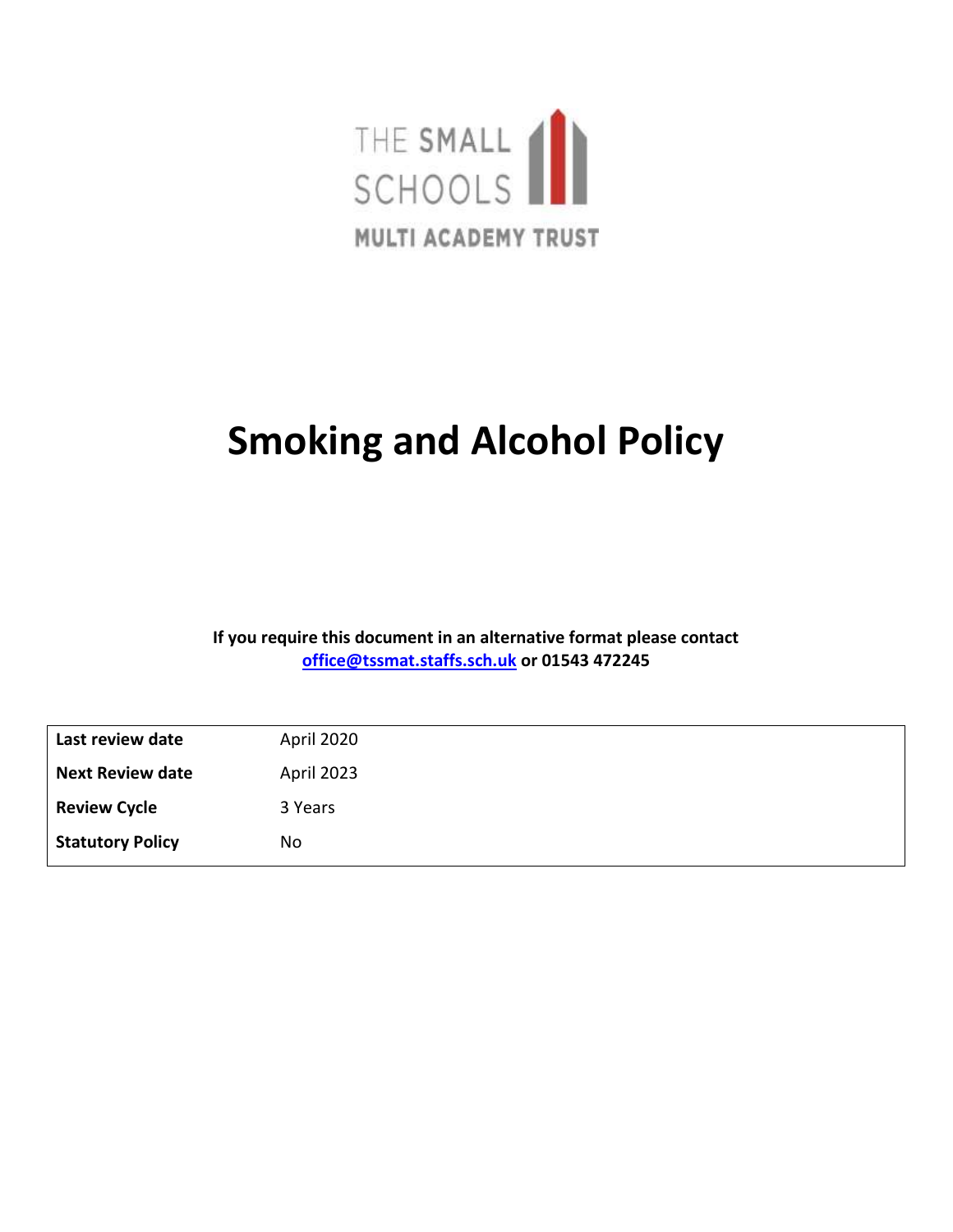## **Introduction**

Schools invest valuable resources in teaching their pupils about the hazards of smoking, alcohol and drugs through the curriculum. Children need to receive consistent messages and require role-models in the adults who teach them, as well as a supportive environment in the school which houses them.

This policy applies to all visitors to the Trust - for example, parents, suppliers, peripatetic and temporary staff, supply teachers, repair people, and Directors.

### **Smoking**

Smoking is not permitted anywhere on the premises of The Small Schools Multi Academy Trust, including outside play areas. This rule applies to everyone including staff, people collecting children, or any other visitors.

If we discover that a child has cigarettes in their possession while on Trust premises, we will confiscate the cigarettes and notify their parent or carer.

#### Help for those who smoke

Smokers will have to make the biggest adjustment to this policy. If anyone requires help, please contact the Headteacher.

#### **Alcohol**

Anyone who arrives to pick up children, or to interact with children, or to work in another capacity at the Trust clearly under the influence of alcohol will be asked to leave immediately. If they are a member of staff, disciplinary procedures will follow.

If we discover that a child has alcohol in their possession while on Trust premises, we will confiscate it and notify their parent or carer.

Staff are asked not to bring alcohol onto Trust premises without prior permission.

Alcohol on the premises for the purpose of a school or PTA event must be stored in a locked place until the event, and should not be left unattended during the event.

#### **Drugs**

Anyone who arrives to pick up children, or to interact with children, or to work in another capacity at the Trust clearly under the influence of illegal drugs will be asked to leave immediately. If they are a member of staff, serious disciplinary procedures will follow.

If we discover that a child has illegal drugs in their possession while on Trust premises, we will inform their parent or carer, and follow the Drugs Policy.

If a member of staff is taking prescription drugs that may affect their ability to function effectively, they must inform their line manager as soon as possible and seek medical advice. The line manager will then complete a